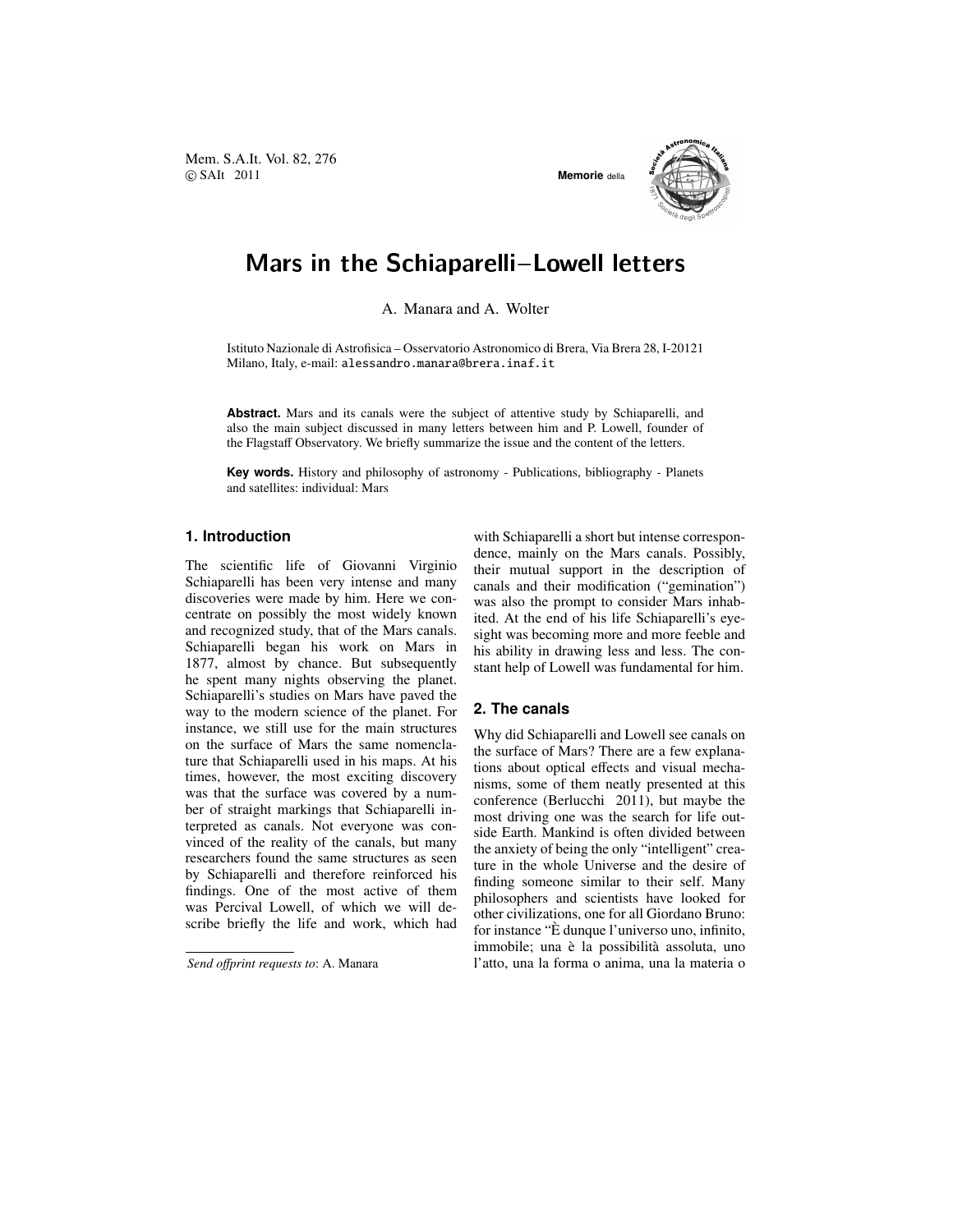

Fig. 1. The postcard sent on March 16th, 1909 by Lowell to Schiaparelli as a present for his birthday, representing a spectrum of Mars taken by Slipher. The spectrum apparently shows the presence of water vapor on Mars: the "a" absorption band is much darker than on the Moon.

corpo, una la cosa, uno lo ente, uno il massimo et ottimo"<sup>1</sup>. and "perchè è impossibile ch'un razionale ed alquanto svegliato ingegno possa imaginarsi, che sieno privi di simili e megliori abitanti mondi innumerabili, che si mostrano o cossì o più magnifici di questo"<sup>2</sup>.

The idea that Mars was inhabited was also probably fostered by the, although controversial, finding of water vapor in the Mars spectra. Spectroscopy at its beginning was a very complex activity, the first spectra where collected by eye and compared to a reference spectrum, e.g. that of the Moon, maybe hours later. When photographic plates become available they were not very sensitive in the most interesting region of the spectrum, and bathing of different dyes were used to sensitize them, as e.g. V.M. Slipher explains in his report of the comparison of Mars and Moon spectra (Slipher 1908). The finding of a stronger absorption

band in Mars than in the Moon, especially when the air-mass is less over the observatory, lead Slipher to conclude that the "spectrograph has revealed the presence of water in the atmosphere of Mars", although he himself cautions that the amount of water vapor in the Martian atmosphere is far from being measurable. Lowell sends a copy of one of these spectra to Schiaparelli on March 16th, 1909 (see Figure 1). The presence of water vapor in the Mars spectra is heavily questioned, especially by W.W. Campbell. The question is still open in 1918 when Campbell publishes "The problem of Mars" (Campbell 1918), presenting, side to side, the opinions of Lowell and Pickering, the first strenuously convinced that the canals are the great opus of a dying civilization, the second explaining for instance the doubling of the canals as an optical effect of a dark line on a bright background, which makes its interior less dark.

#### **3. Percival Lowell**

Percival L. Lowell (1855-1916) is the descendant of a wealthy Boston family. After reading the book "La planète Mars" by C. Flammarion, he became interested in astronomy and the observations of planets. By using his influence and wealth he founded the Observatory which still bears his name, in Flagstaff, Arizona.

His works include a detailed description of what he termed the 'non-natural features' of the planet's surface, including especially a

<sup>&</sup>lt;sup>1</sup> "The Universe is then one, infinite and fixed; one is the absolute possibility, one the act, one the form or soul, one the matter or body, one the thing, one the entity, one the maximum and one the optimum" (De la causa, principio et uno)

<sup>&</sup>lt;sup>2</sup> ".. because it is impossible for a rational and sharp intelligence to imagine that the innumerable worlds, which appear as magnificent or even more than ours, be empty of similar inhabitants or best than ourselves." (De l'infinito, universo e mondi)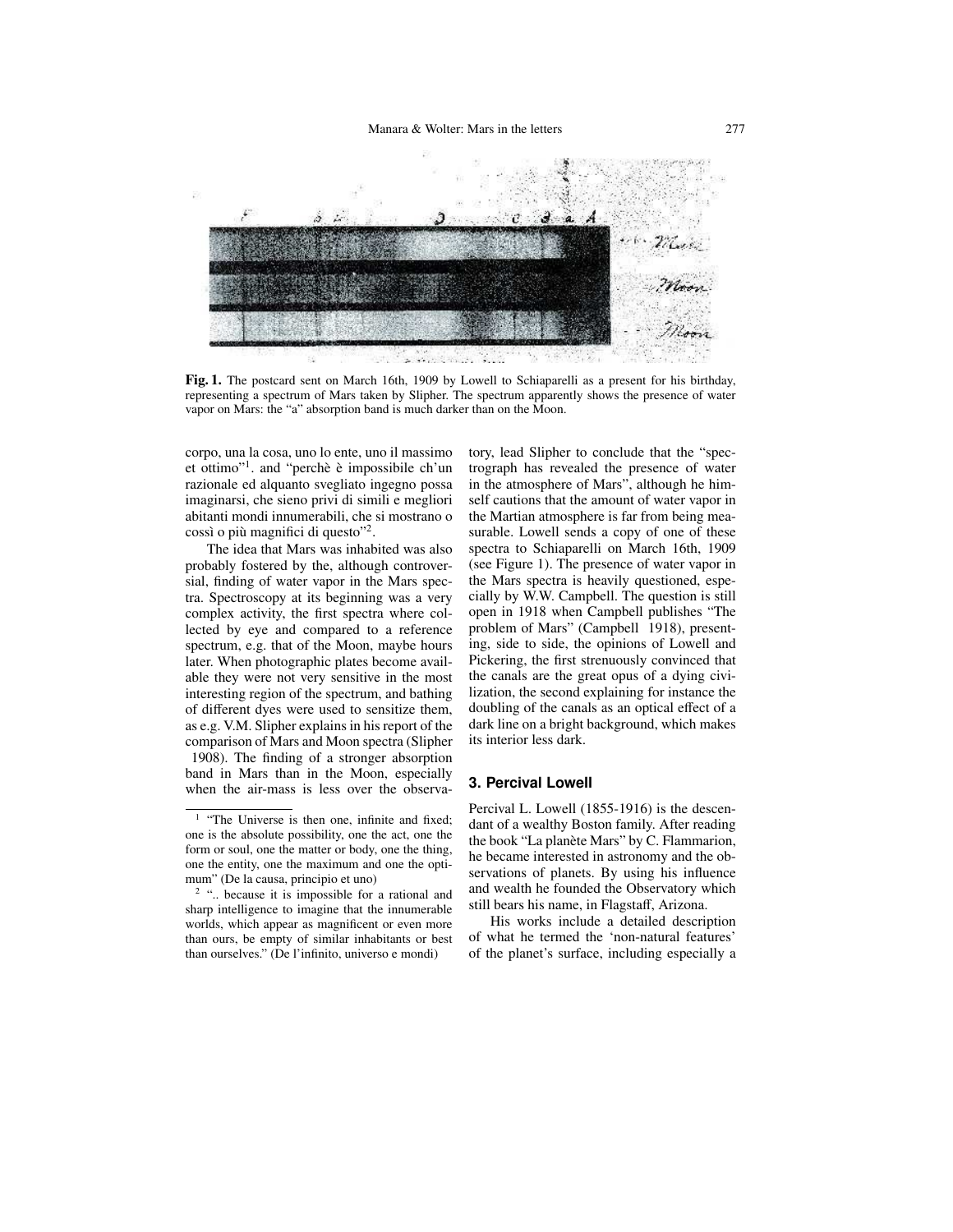full account of the 'canals', the 'oases,' as he termed the dark spots at their intersections; and the varying visibility of both, depending partly on the Martian seasons. He theorized that an advanced but desperate culture had built the canals to tap Mars' polar ice caps, the last source of water on an inexorably drying planet (Guthke 1990). While this idea excited the public, the astronomical community was skeptical. Many astronomers could not see these markings, and few believed that they were as extensive as Lowell claimed. Lowell is convinced that previous observations were affected by technical difficulties: ".. the instrumental inability at the time these researches were made to examine the spectrum sufficiently far into the red, for it is in the "a" band that the greatest absorption of water vapor occurs, and this was not only beyond the possibility of photography at the time, but beyond even that of visual detection." (Lowell 1908).

Although the consensus was that some actual features did exist which would account for these markings, in 1909 the sixtyinch Mount Wilson Observatory telescope in Southern California allowed closer observation of the structures Lowell had interpreted as canals, and revealed irregular geological features, probably the result of natural erosion. It is likely that looking at a series of dark spots the eyes interpret them as lines. Now we know that profound erosion markings are present on Mars, as shown by the first images of Mariner 4 in July 1965, but those are not visible with the instruments of the early 1900's.

## **4. On the letters**

The letters still in hand are very few: 16 by Lowell to Schiaparelli and 19 from Schiaparelli to Lowell, covering the period 1896 to 1910. They are important because they deal with the relationship between the two men, one considering the other his master, until the end of the life of Schiaparelli. They are mainly in French, the common language at that time, except one which is written in English. The correspondence about Mars begins in 1896, exactly when the scientific community starts debating hotly about the reality of the structure of Mars surface as Schiaparelli had proposed and Lowell was confirming. For instance, in 1894 Campbell shows that the martian atmosphere cannot contain water vapor, although the matter remains controversial even a few decades later as mentioned above: this fact undermines the construction of the two scientists about life and canal works on Mars, but they seem not to care too much. They keep informing each other about the new discoveries on Mars. Schiaparelli observes Mars until 1899, but his failing eyesight makes him question his own interpretation of the surface appearance and therefore he publishes drawings and results only up to 1890.

Answering to one of Lowell's letters, dated March 3rd, 1903, he writes "J'ai composé une partie du septième Memoire 1890, ... ce sera le dernier des mémoires sur Mars... En 1899 j'ai du cesser non seulement les observations de Mars, mais toute observation astronomique <sup>3</sup>." Lowell takes great pleasure in re-observing and confirming what Schiaparelli had identified on the surface, the shapes are called with affection "Vôtre Thot et lacus Moeris<sup>4</sup>" On the other hand Schiaparelli takes every chance to appreciate Lowell studies on Mars. For instance he considers the memory "The cartouches of the canals of Mars", published in the n.12 Bulletin of the Lowell Observatory, as a noteworthy description of a new way of accounting for the Mars canals. It deals with a new method to determine the degree of visibility of a canal in the different seasons of the martian year, in the expectancy to shed new light on Schiaparelli's idea that the canal "geminations" are due three months before and five after the spring equinox. This proposition is nonetheless very controversial in itself. The sequences called "cartouche" did not have any scientific relevance afterward, but we want to underline the need for Lowell to communicate to Schiaparelli, dearest friend and estimated colleague, the "firstlings" of his observations.

<sup>&</sup>lt;sup>3</sup> "I have composed a part of the seventh Memory... this will be the last of the Mars memories.. In 1899 I had to stop not only the observation of Mars but all astronomical observations altogether."

<sup>4</sup> "Your Thot and Moeris lake".